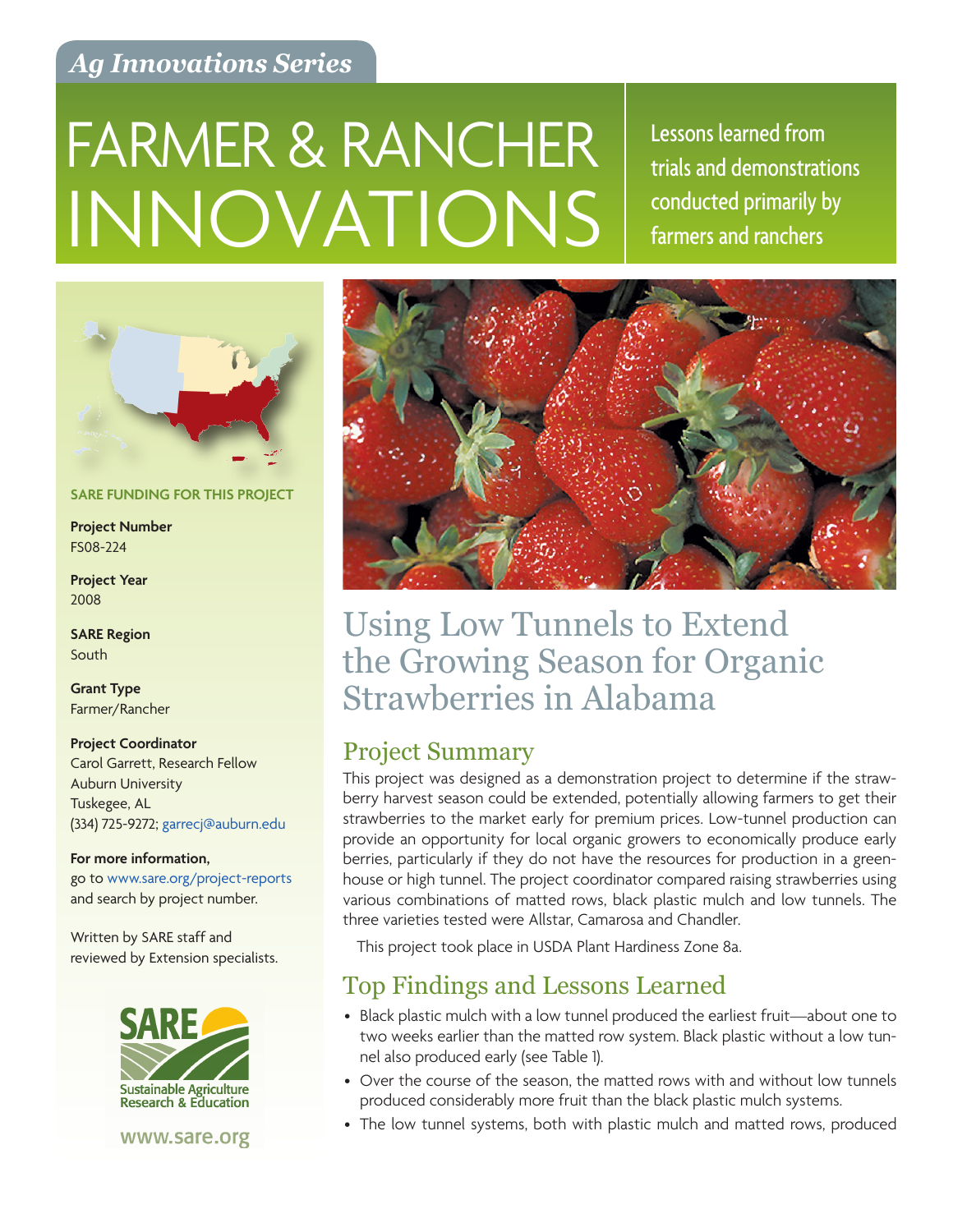| TABLE 1. SUMMARY COMPARISON OF YIELDS BY SYSTEM AND VARIETY |                                 |                                 |                           |                   |
|-------------------------------------------------------------|---------------------------------|---------------------------------|---------------------------|-------------------|
|                                                             | <b>System Comparison</b>        |                                 | <b>Variety Comparison</b> |                   |
|                                                             | <b>Earliest Fruit</b>           | <b>Most Fruit</b>               | <b>Earliest Fruit</b>     | <b>Most Fruit</b> |
| <b>Best</b><br>Performance                                  | Black plastic; low tunnel       | Matted row;<br>no low tunnel    | Chandler                  | Chandler          |
|                                                             | Black plastic; no low<br>tunnel | Matted row; low tunnel          | Camarosa                  |                   |
|                                                             | Matted row; low tunnel          | Black plastic; no low<br>tunnel |                           | Camarosa          |
|                                                             | Matted row;<br>no low tunnel    | Black plastic; low tunnel       | Allstar                   | Allstar           |

less fruit over the season than the comparable open-air systems.

- The matted row systems, both with and without low tunnels, produced a much greater density of plants, and required more labor picking and weeding.
- Chandler produced the most fruit, followed by Camarosa. Allstar produced the least.
- Camarosa consistently produced a superior, high-quality berry: large, well-shaped, very tasty, and with fewer diseased berries.

## Production Methods

The project coordinator simultaneously tested four different production methods and grew three different varieties. The methods were:

- Treatment 1: black plastic with a low tunnel
- Treatment 2: black plastic without a low tunnel
- Treatment 3: matted row without a low tunnel (the control)
- Treatment 4: matted row with a low tunnel

The three varieties were Allstar, Camarosa and Chandler, and each variety was grown using each of the four treatments in a single bed, for a total of 12 beds. Each bed was 4 feet by 75 feet; no beds were raised. Each production method was applied to each variety in a single bed. In treatments one and two, plants were planted in two rows with 12 inches between plants and rows. In treatments three and four, plants were planted in a single row with 12 to 14 inches separating them.

The low tunnels were constructed of 9-gauge, high-tensile fence wire, cut into 7-foot long pieces that were arched and stuck into the ground on either side of the bed. The wires were covered with a material called Dio-Betalon, which the project coordinator felt is superior to Agribon in that it is a

more durable material, transparent, has some frost prevention and heat preserving features that Agribon lacks, and is not easily blown off by strong winds. The sides and ends of the low tunnels were held down with bricks. The wires and bricks were placed approximately every 2 feet.

#### **Spring 2009**

- • Matted row treatments: The six rows were fertilized with compost and rotted sawdust, and mulched with hay and pine straw. The strawberries were planted in single rows.
- Plastic mulch treatments: The six rows were planted in a summer cover crop of cowpeas and beans.

#### **Summer 2009**

• Matted row treatments: The strawberry plants were kept weeded, watered with drip irrigation, and side-dressed with compost manure and worm castings.

#### **Fall 2009**

- Matted row treatments: The daughter plants were thinned.
- Plastic mulch treatments: The rows were covered with black plastic mulch, and in the first week of October were planted with the daughters from the matted rows. They were planted in two rows with 12 inches between rows and between plants.
- All beds were fertilized with worm castings.

#### **January 2010**

• The low tunnels were applied to three of the matted rows and three of the black plastic rows.

#### **Mid-April 2010**

• The low tunnels were removed at this time—after the last frost—to promote pollination and for ease of picking.

The strawberry plants were supplied with fertilizer in the drip irrigation system twice during the season. The first time, Fertrell 4-1-1 liquid Plant Food from the Sea was used at the rate of 1 quart to 5 gallons of water, mixed and supplied to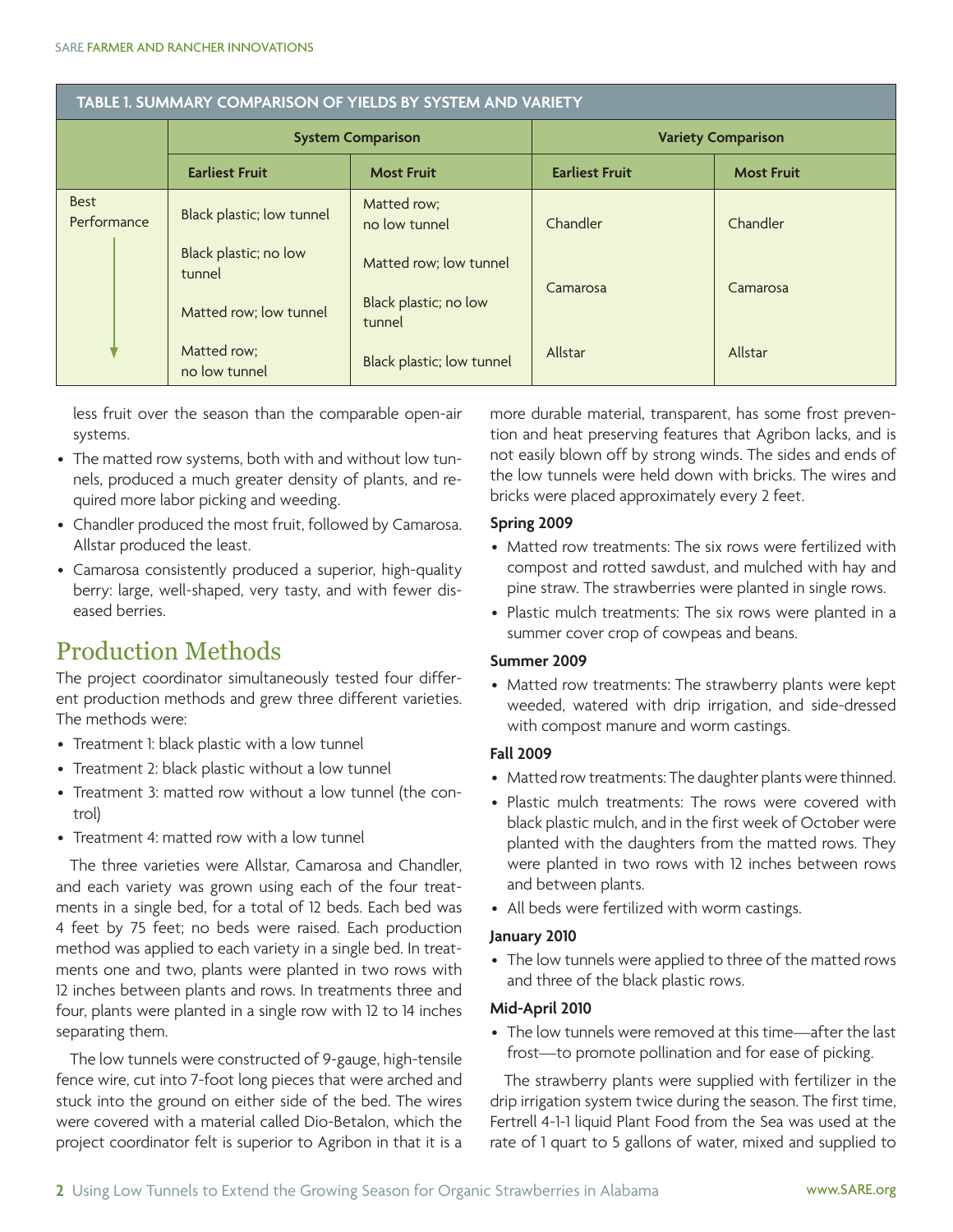

the drip system with a siphon. The second application of liquid fertilizer was NatureSafe 8-5-5 pelleted fertilizer. A bag was placed in a pillow case and soaked in a barrel of water, which was used as liquid fertilizer.

For pest management, milky spore disease was applied to the growing area to control Japanese beetle grubs, and beneficial nematodes were also applied for more immediate control. The only disease that was encountered was grey mold, especially in the matted rows due to the plants being too crowded.

The project was to be repeated a second year with modifications, but time did not allow for it.

## Results

Overall, the treatments with the low tunnels produced slightly less fruit than the open-air rows. Comparing the open-air rows, the matted rows produced much more fruit than the plastic mulch, though the quality of the fruit was often not as good in the matted rows as on plastic.

Among the varieties, Chandler produced the most fruit,

followed by Camarosa, and then Allstar. Chandler peaked in production a little sooner than Camarosa. Allstar peaked later in the season than the other two varieties (see Figures 1 and 2).

In terms of season extension, the treatment of the matted row without the low tunnel was considered the control. The first berries were harvested from this treatment on April 20, but not until April 25 did production exceed one pound three pounds were harvested that day. This system peaked on May 7 with a little more than 30 pounds (see Figures 3 and 4). Results from the other treatments were:

**Black plastic with a low tunnel:** produced a pound of berries on April 14 and peaked at three pounds on April 20, the greatest amount harvested on a single date for this treatment.

**Black plastic without a low tunnel:** produced a pound of berries by April 17 and peaked April 28 with 4.6 pounds.

**Matted row with a low tunnel:** produced a pound of berries by April 22 and peaked on May 7 with 43.75 pounds of berries.

The matted row systems—which produced considerably more fruit during the season—contained many more plants than the black plastic rows, which ac-

counted for the significant yield difference. Even though the matted rows were thinned and the black plastic rows were planted at a higher density, the matted rows were not thinned to match the density of the black plastic rows, and over the course of the season grew denser.

The crowded plants produced more culls than the black plastic rows, but also many more marketable berries. It was very time consuming searching for the berries, picking them, and discarding culls in the matted row system. The matted rows also required a lot of weeding during the season. The plastic mulch treatments required new plants, but these were supplied by the matted rows.

## Potential Strategies

The results of this project suggest that strawberries can be harvested early by planting on black plastic mulch and by using low tunnels. Growers can get berries to market one to two weeks earlier using these methods. However, the matted row system produced many more berries than the black plastic mulch over the course of the season. Another ad